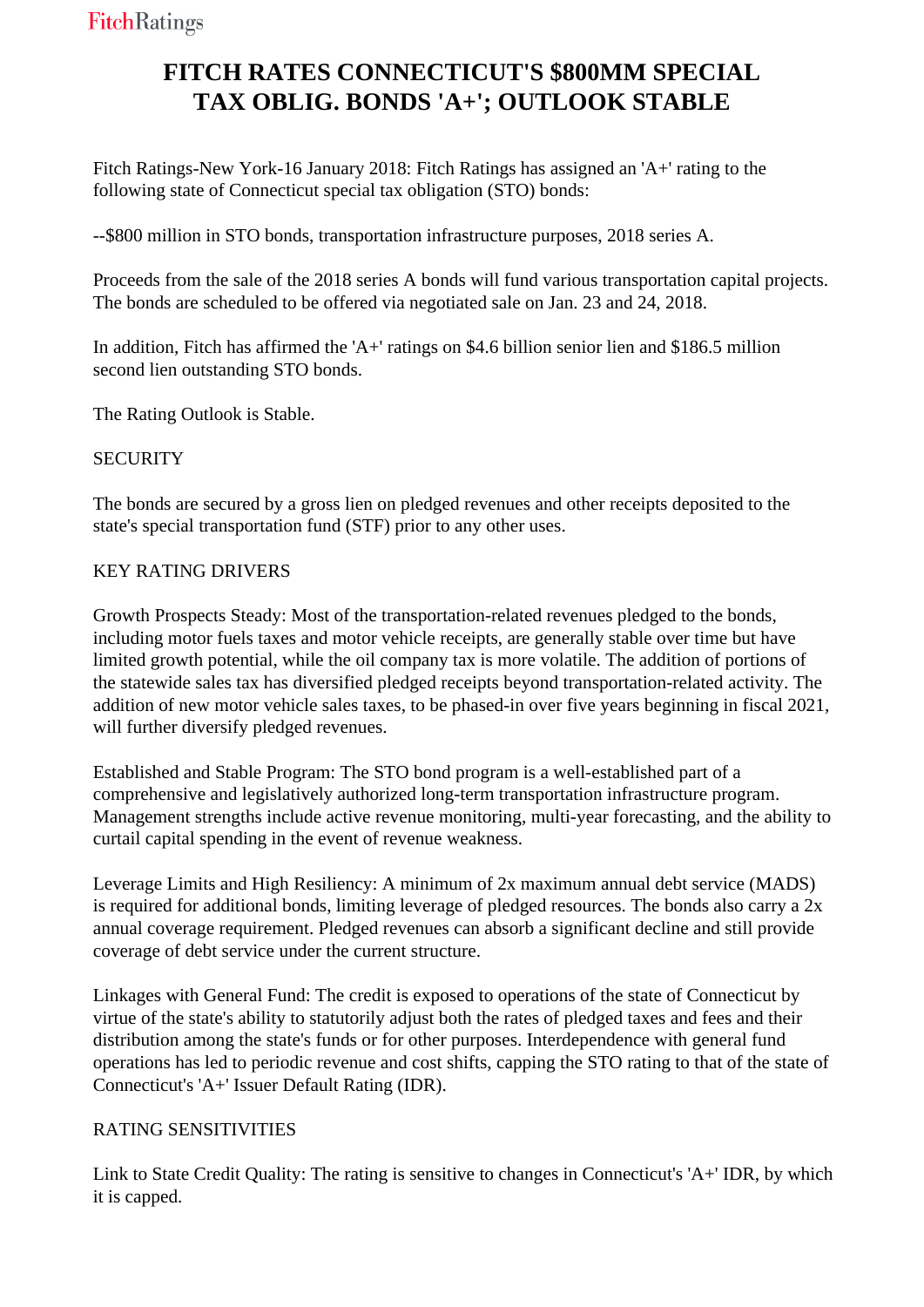Consistently Solid Coverage: The rating is also sensitive to consistently solid coverage by pledged revenues and to ongoing careful management of the transportation fund.

### CREDIT PROFILE

 The 'A+' rating on both the senior and second lien bonds reflects steady growth prospects for pledged revenues, secure legal provisions and the ability of the revenue stream to withstand a significant decline and still provide coverage of debt service. Although pledged revenues supporting the STO bonds would warrant a higher rating, the credit quality of the bonds is limited by the exposure of the STF to general state operations.

 The STO bonds are secured by pledged revenues deposited to the STF and both senior and second liens carry an additional bonds test (ABT) requiring 2x coverage of aggregate principal and interest. Moreover, the state covenants under the second lien that any senior issuance must meet all second lien requirements; both senior and second lien bonds are subject to an annual 2x debt service coverage test. The bonds are also backed by an aggregate debt service reserve funded at maximum annual debt service (MADS).

 Pledged revenues are available first for senior lien debt service and reserves, followed by second lien debt service and reserves; outstanding second lien bonds are scheduled to mature in fiscal 2022. Thereafter, pledged revenues are available for transportation-related state general obligation bond debt service and operating expenses of the STF including for the departments of transportation and motor vehicles.

#### EXPANSION OF PLEDGED RESOURCES

 Pledged revenues include taxes and fees on motor vehicle fuel, casual vehicle sales and licenses. The legislature expanded pledged revenues in its 2015 session to accelerate transportation capital spending; however, revenue changes were partly delayed as the state sought to shore up projected weak general fund performance, highlighting the historical linkage between the STF and the state's general operations.

 Under the 2015 expansion of pledged resources, all taxes on oil companies' gross earnings and a designated portion of the statewide sales tax are now deposited directly to the STF and pledged to bondholders; the sales tax deposit has been phased in through fiscal 2018. The inclusion of sales taxes in pledged revenues broadened the base of economic activity from which collections derive beyond transportation while tying future trends more closely to underlying state economic performance. Oil company tax collections are correlated to broader energy market trends, which exposes the STF to more heightened cyclicality, in Fitch's view.

 The legislature enacted several adjustments to the STF in its June 2017 special session, the most extensive of which is the five-year phase-in, beginning in fiscal 2021, of new motor vehicle sales taxes deposited to the STF. The state estimates a beginning net \$59.5 million addition to the STF in fiscal 2021, escalating over the phase-in period. In 2017, the legislature also referred a constitutional amendment for voter consideration in November 2018 that would ensure that all monies once deposited to the STF are solely applied to transportation purposes, including debt repayment. The legislature would retain the ability to adjust rates and revenue allocations prior to pledged revenues deposit to the STF.

#### MULTI-YEAR PLANNING

 The state actively manages the STF through a five-year forecast period to maintain ample resources for projected debt service, capital program needs and operating expenses. The STO bond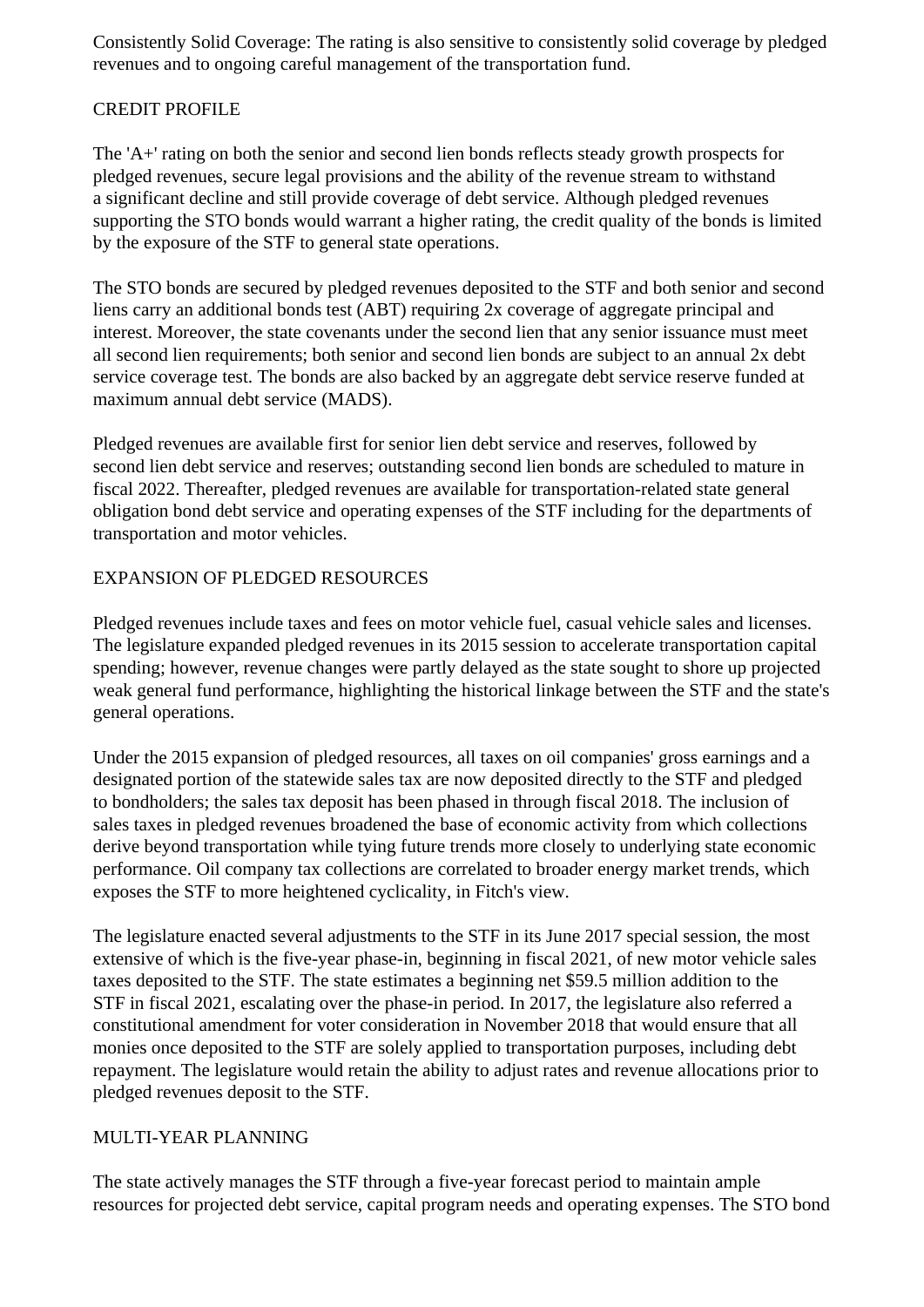program is very well established, with a 20-year maturity for each series and flexibility to slow capital projects as necessary. Offsetting these strengths are forecast debt service that generally rises faster than pledged revenues and large planned spending for transportation capital which the state indicates would rely on the identification of additional funding sources.

 Connecticut announced a major expansion of transportation capital spending in 2015 under the "Let's Go CT!" initiative, intended as a multi-decade effort to address longstanding transportation needs beyond those already funded through the existing capital program. Fitch believes continued enhanced funding of the capital program will remain dependent on the sufficiency of available STF resources.

#### GENERAL FUND SHIFTS

 Interdependence with the state general fund has led to revenue or cost shifts during periods of general fund fiscal stress, most recently in fiscal 2016. Although the Let's Go CT! initiative included the statutory designation of the STF as a perpetual fund, limiting the use of resources to only transportation, the new designation did not prevent the state from delaying the originally planned sales tax allocation phase-in to address general fund revenue underperformance. Comparable state action on dedicated revenues following an affirmative result on the November 2018 constitutional ballot question remains a possibility, in Fitch's view.

 As of fiscal 2017, the major revenues in the STF consist of motor fuels tax (35%), motor vehicle receipts (17%), oil company tax (17%), license, permit and fee revenues (10%), and a portion of statewide sales tax (13%). The latter reflects the second year of the sales tax phase-in through fiscal 2018, when it is forecast to constitute 21% of STF revenues.

#### UNDERLYING GROWTH PROSPECTS STEADY

 Underlying performance of most of the transportation-related receipts deposited to the STF is economically sensitive and not fast-growing, and Fitch expects growth prospects going forward to generally match historical trends.

 Motor fuels taxes fell by 3.8% in fiscal 2017, largely reflecting a decline in the diesel fuels tax component as gasoline taxes modestly increased. Going forward, the state forecasts relatively flat to declining collections through fiscal 2022. Motor vehicle receipts also fell, by 3.4%, in fiscal 2017 and the state has forecast essentially flat performance over the forecast period.

 The oil company tax is more volatile, as it reflects broader crude oil price trends. The tax has fallen for three consecutive years, from fiscal 2015 through 2017, although it is expected to grow rapidly in fiscal 2018 and beyond with forecast gains in oil prices. The portion of the general statewide sales tax deposited to the STF is currently forecast to grow to \$323 million in fiscal 2018, up from \$109 million in fiscal 2016. The allocation of new motor vehicle sales taxes to the STF beginning in fiscal 2021 will serve to further boost this revenue source. The state's forecast for fiscal 2022 projects sales tax revenue as a close equal component of the STF (\$501 million) compared to the motor fuels tax (\$498 million).

 Fiscal 2017 STF revenues increased 3.1% overall due to the sales tax deposit, more than offsetting declines in the majority of revenue sources. Fiscal 2017 ended with a cumulative fund surplus of \$97.6 million, or about 7% of net revenues. Pledged revenues covered combined outstanding fiscal 2017 senior and second lien debt service by 2.6x. Including the current sale, Fitch calculates that fiscal 2017 pledged revenues cover projected MADS in fiscal 2019 by 2.4x.

 The state's multi-year forecast assumes annual bond issuance through fiscal 2022. Based on these assumptions and the increasing deposits of sales tax revenue, annual coverage of outstanding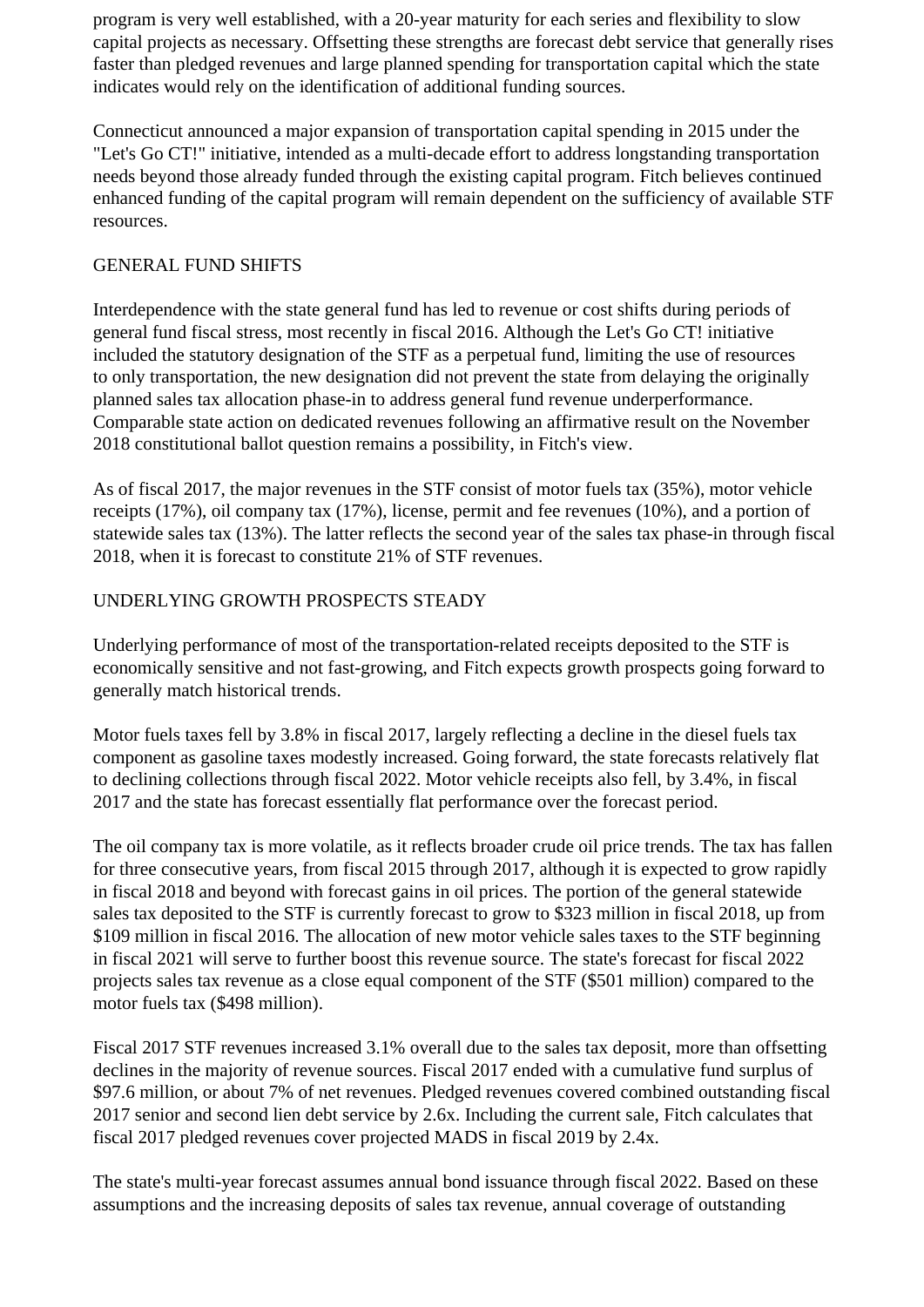senior and second lien bonds would equal 2.4x in fiscal 2022. Over the forecast period through fiscal 2022, pledged revenues would grow at an average pace of 5.7% annually given the phase-in of newly pledged revenues.

#### HIGH RESILIENCY IN DOWNTURN SCENARIO

 To evaluate the sensitivity of the dedicated revenue stream to cyclical decline, Fitch considers the results of the Fitch Analytical Sensitivity Tool (FAST), using a 1% decline in national GDP scenario, as well as assessing the largest decline in revenues over the period covered by the revenue sensitivity analysis. Based on a 16-year pledged revenue history, FAST generates a 4% scenario decline in pledged revenues. Pledged revenues could withstand a decline equal to 15x the scenario output and still meet MADS. Assuming full leveraging to the ABT, pledged revenues could withstand a decline equal to almost 13x the scenario output - a high level of resiliency. The largest consecutive revenue decrease occurred in fiscal 2003 when revenue declined by 7.8%.

 For additional information on the state of Connecticut see "Fitch Rates Connecticut GO Bonds 'A+' and CHESLA Bonds 'A'; Outlook Stable" dated Dec. 6, 2017 and available at www.fitchratings.com.

Contact:

 Primary Analyst Marcy Block Senior Director +1-212-908-0239 Fitch Ratings, Inc. 33 Whitehall Street New York, NY 10004

 Secondary Analyst Douglas Offerman Senior Director +1-212-908-0889

 Committee Chairperson Karen Krop Senior Director +1-212-908-0661

 Media Relations: Sandro Scenga, New York, Tel: +1 212-908-0278, Email: sandro.scenga@fitchratings.com.

Additional information is available on www.fitchratings.com

 Applicable Criteria U.S. Public Finance Tax-Supported Rating Criteria (pub. 31 May 2017) https://www.fitchratings.com/site/re/898466

ALL FITCH CREDIT RATINGS ARE SUBJECT TO CERTAIN LIMITATIONS AND DISCLAIMERS. PLEASE READ THESE LIMITATIONS AND DISCLAIMERS BY FOLLOWING THIS LINK: HTTPS://WWW.FITCHRATINGS.COM/UNDERSTANDINGCREDITRATINGS. IN ADDITION, RATING DEFINITIONS AND THE TERMS OF USE OF SUCH RATINGS ARE AVAILABLE ON THE AGENCY'S PUBLIC WEB SITE AT WWW.FITCHRATINGS.COM. PUBLISHED RATINGS, CRITERIA, AND METHODOLOGIES ARE AVAILABLE FROM THIS SITE AT ALL TIMES. FITCH'S CODE OF CONDUCT, CONFIDENTIALITY, CONFLICTS OF INTEREST, AFFILIATE FIREWALL, COMPLIANCE, AND OTHER RELEVANT POLICIES AND PROCEDURES ARE ALSO AVAILABLE FROM THE CODE OF CONDUCT SECTION OF THIS SITE. DIRECTORS AND SHAREHOLDERS RELEVANT INTERESTS ARE AVAILABLE AT HTTPS://WWW.FITCHRATINGS.COM/SITE/ REGULATORY. FITCH MAY HAVE PROVIDED ANOTHER PERMISSIBLE SERVICE TO THE RATED ENTITY OR ITS RELATED THIRD